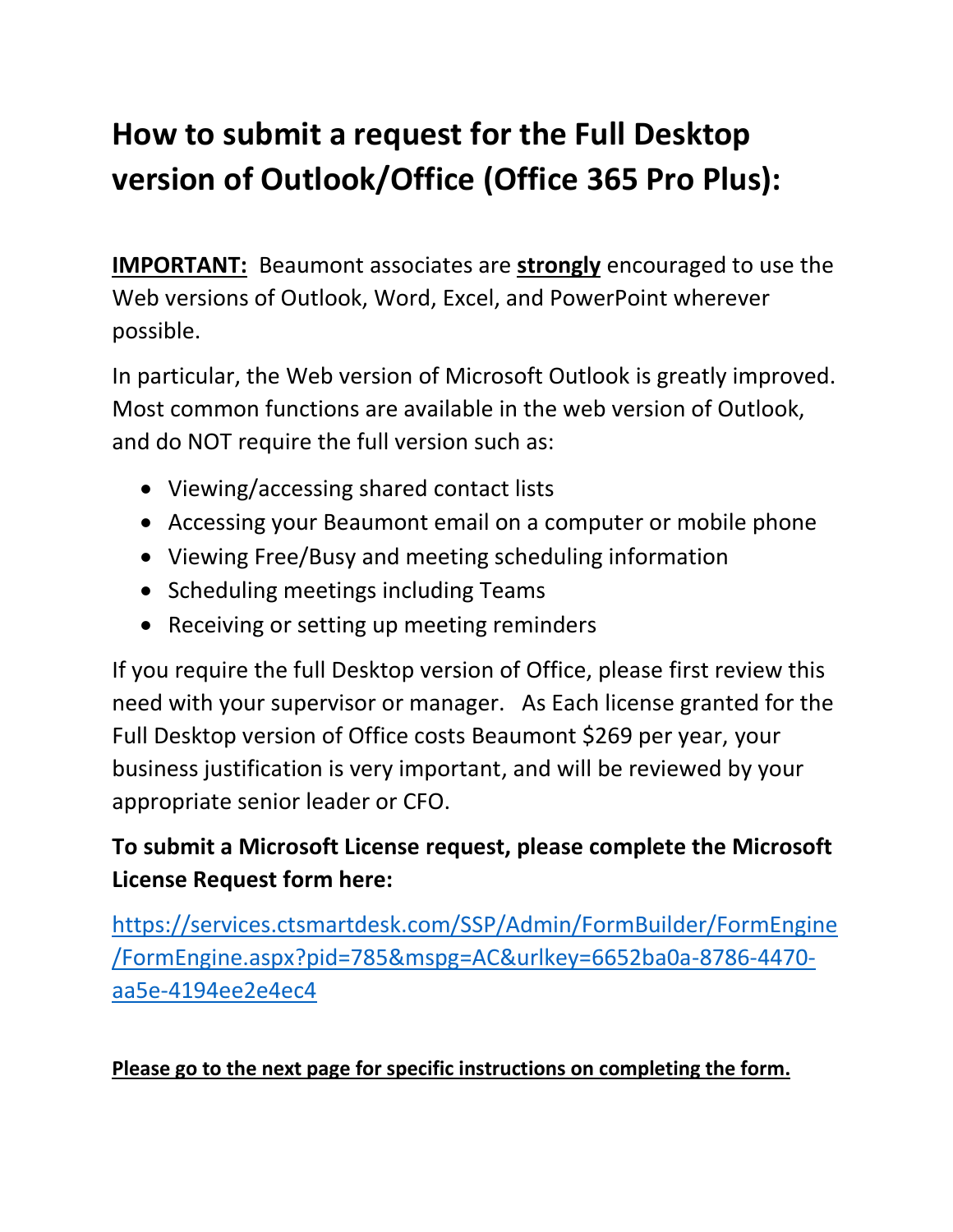• In the form below, Requester Name, Email Address, and Phone Number is for the person requiring the license. Click Next...



### **Microsoft License Request**

Fields denoted with a Red Asterisk (\*) are required

| <b>Requested By</b><br><b>Requested Details</b>                                                                                                                                   | <b>Approval</b> |
|-----------------------------------------------------------------------------------------------------------------------------------------------------------------------------------|-----------------|
| <b>O</b> Please use the box below to lookup the<br>Requested By user:<br>• Lookup by Email Address ex:<br>(me@domain.com)<br>• Legal First Name and Last Name ex:<br>(John Smith) |                 |
| Requester Name:*<br>Q<br>Search                                                                                                                                                   |                 |
| Email Address:*<br>Phone Number:*                                                                                                                                                 |                 |
|                                                                                                                                                                                   |                 |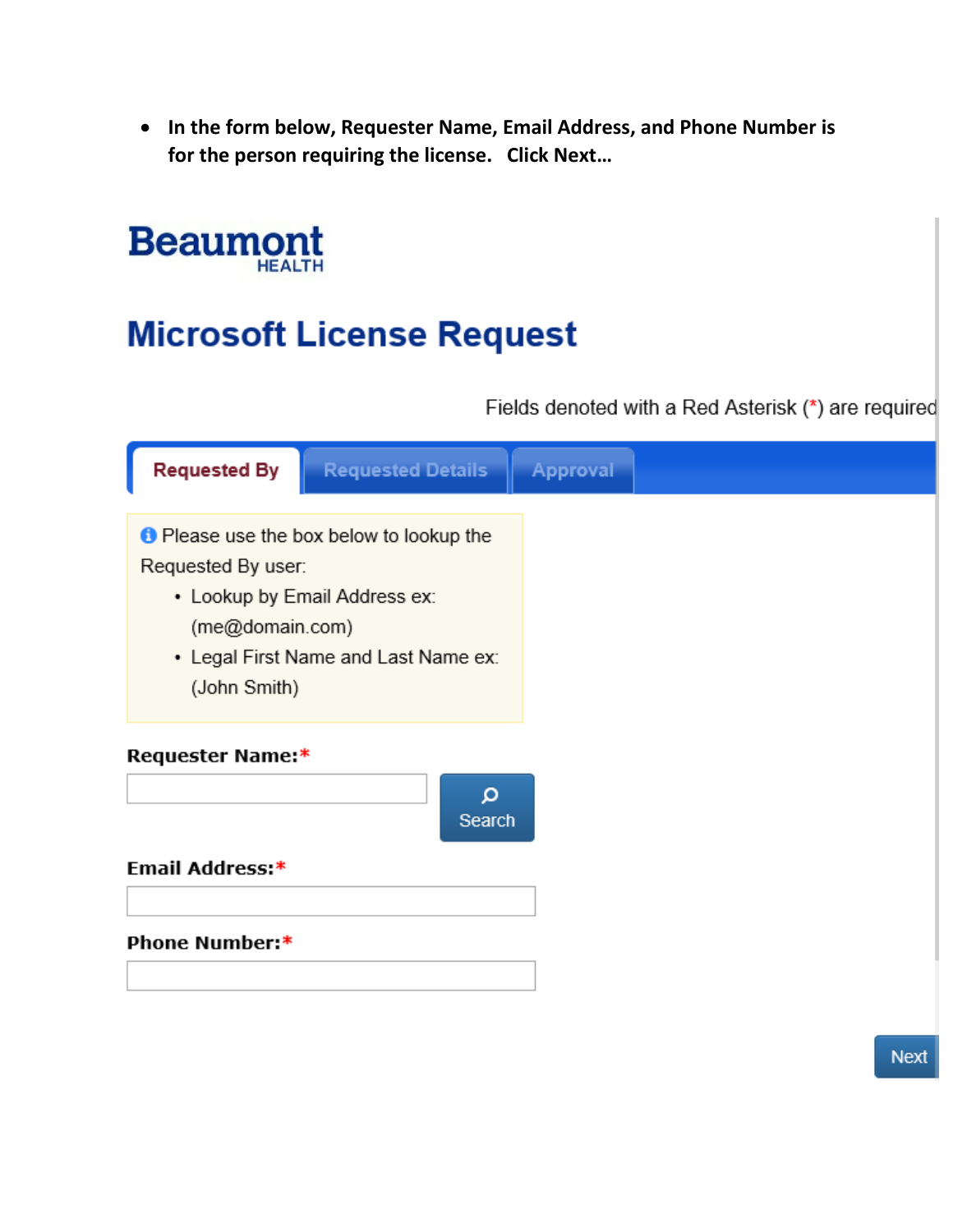- **Select "Office 365 Desktop Application License" if you are requesting the full version of Microsoft Office.**
	- o **Business need for license is very important. Please describe for your business approver why you need the full version of Office.**
- **Click Next**



## **Microsoft License Request**

Fields denoted with a Red Asterisk (\*) are required.

| <b>Requested By</b><br><b>Requested Details</b>                    | Approval    |
|--------------------------------------------------------------------|-------------|
| License(s) requested: $*$                                          |             |
| ○ Office 365 Desktop Application License<br>MS Visio<br>MS Project |             |
| <b>Business need for license:*</b>                                 |             |
| Required for complex Excel work                                    | ×           |
| <b>Back</b>                                                        | <b>Next</b> |

If you have difficulties, contact the Beaumont Health Service Desk Service Desk at 888-481-2448 @ 2021 CareTech Solutions, Inc. All Rights Reserved